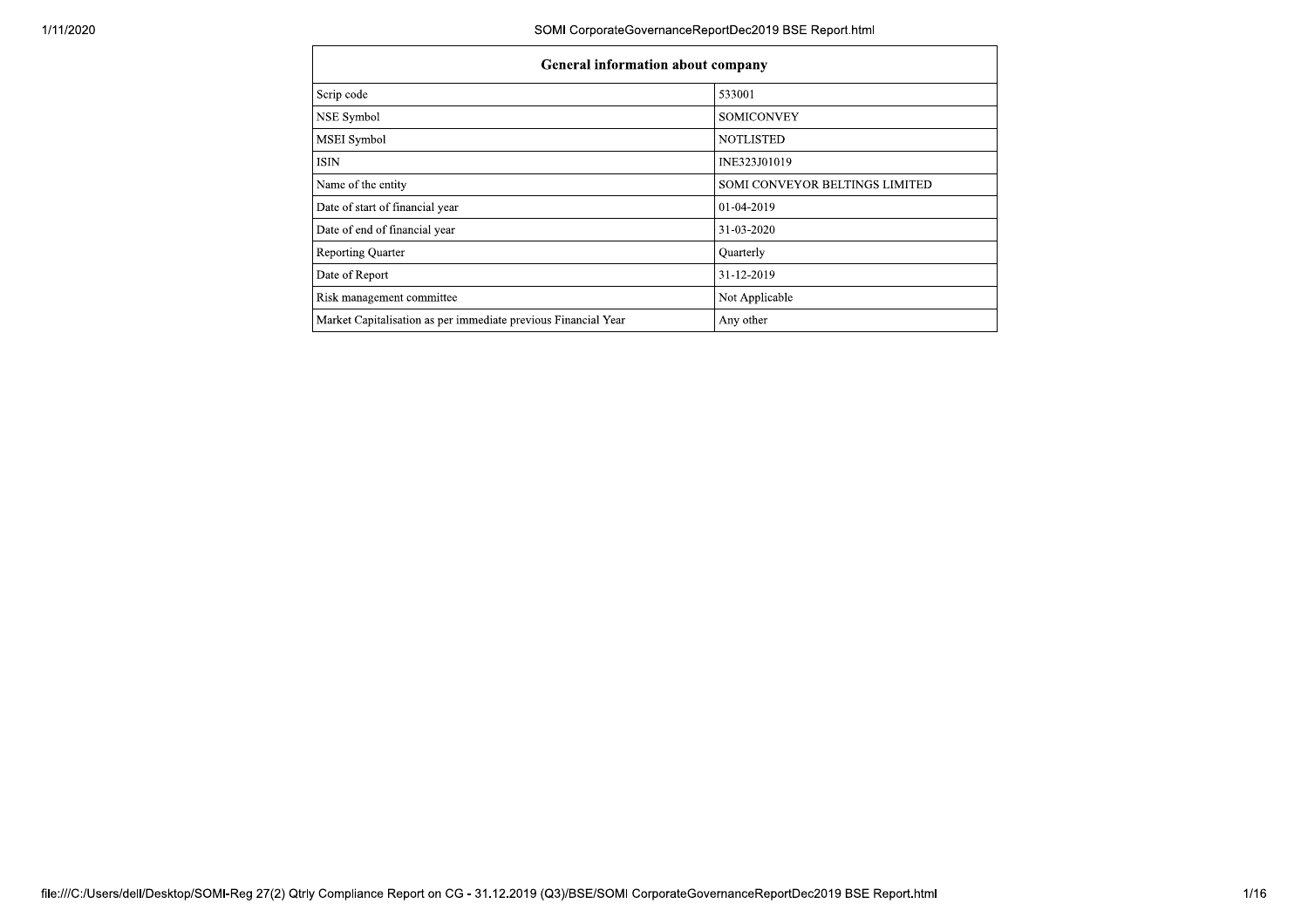|                |                                                                      |                                                |            |            |                                                |                            |                               |                                       |                                                                                                      |                                             | <b>Annexure I</b>                        |                                                          |                      |                                                       |                                                                                                                                                |                                                                                                                                                                      |                                                                                                                                                                          |                                                                                                                                                                                                            |                                      |                                             |
|----------------|----------------------------------------------------------------------|------------------------------------------------|------------|------------|------------------------------------------------|----------------------------|-------------------------------|---------------------------------------|------------------------------------------------------------------------------------------------------|---------------------------------------------|------------------------------------------|----------------------------------------------------------|----------------------|-------------------------------------------------------|------------------------------------------------------------------------------------------------------------------------------------------------|----------------------------------------------------------------------------------------------------------------------------------------------------------------------|--------------------------------------------------------------------------------------------------------------------------------------------------------------------------|------------------------------------------------------------------------------------------------------------------------------------------------------------------------------------------------------------|--------------------------------------|---------------------------------------------|
|                |                                                                      |                                                |            |            |                                                |                            |                               |                                       | Annexure I to be submitted by listed entity on quarterly basis                                       |                                             |                                          |                                                          |                      |                                                       |                                                                                                                                                |                                                                                                                                                                      |                                                                                                                                                                          |                                                                                                                                                                                                            |                                      |                                             |
|                |                                                                      | <b>I. Composition of Board of Directors</b>    |            |            |                                                |                            |                               |                                       |                                                                                                      |                                             |                                          |                                                          |                      |                                                       |                                                                                                                                                |                                                                                                                                                                      |                                                                                                                                                                          |                                                                                                                                                                                                            |                                      |                                             |
|                | Disclosure of notes on composition of board of directors explanatory |                                                |            |            |                                                |                            |                               |                                       |                                                                                                      |                                             |                                          |                                                          |                      |                                                       |                                                                                                                                                |                                                                                                                                                                      |                                                                                                                                                                          |                                                                                                                                                                                                            |                                      |                                             |
|                |                                                                      |                                                |            |            |                                                |                            |                               |                                       |                                                                                                      |                                             |                                          | Wether the listed entity has a Regular Chairperson   Yes |                      |                                                       |                                                                                                                                                |                                                                                                                                                                      |                                                                                                                                                                          |                                                                                                                                                                                                            |                                      |                                             |
|                |                                                                      |                                                |            |            |                                                |                            |                               |                                       |                                                                                                      |                                             |                                          | Whether Chairperson is related to MD or CEO   Yes        |                      |                                                       |                                                                                                                                                |                                                                                                                                                                      |                                                                                                                                                                          |                                                                                                                                                                                                            |                                      |                                             |
| <b>Sr</b>      | Title<br>(M <sub>I</sub> )<br>Ms)                                    | Name of the<br>Director                        | PAN        | <b>DIN</b> | Category 1<br>of directors                     | Category 2<br>of directors | Category<br>3 of<br>directors | Date<br><sub>of</sub><br><b>Birth</b> | Whether<br>special<br>resolution<br>passed?<br>[Refer Reg.<br>$17(1A)$ of<br>Listing<br>Regulations] | Date of<br>passing<br>special<br>resolution | <b>Initial Date</b><br>of<br>appointment | Date of Re-<br>appointment                               | Date of<br>cessation | Tenure<br><sup>of</sup><br>director<br>(in<br>months) | No of<br>Directorship<br>in listed<br>entities<br>including<br>this listed<br>entity (Refer<br>Regulation<br>17A of<br>Listing<br>Regulations) | No of<br>Independent<br>Directorship<br>in listed<br>entities<br>including<br>this listed<br>entity<br>(Refer<br>Regulation<br>$17A(1)$ of<br>Listing<br>Regulations | Number of<br>memberships<br>in Audit/<br>Stakeholder<br>Committee(s)<br>including this<br>listed entity<br>(Refer<br>Regulation<br>$26(1)$ of<br>Listing<br>Regulations) | No of post<br>of<br>Chairperson<br>in Audit/<br>Stakeholder<br>Committee<br>held in listed<br>entities<br>including<br>this listed<br>entity (Refer<br>Regulation<br>$26(1)$ of<br>Listing<br>Regulations) | Notes for<br>not<br>providing<br>PAN | Notes for<br>not<br>providing<br><b>DIN</b> |
|                | Mr                                                                   | <b>OM</b><br><b>PRAKASH</b><br><b>BHANSALI</b> | AAYPB9950G | 00351846   | Executive<br>Director                          | Chairperson MD             |                               | $10-$<br>$01 -$<br>1954               | <b>NA</b>                                                                                            |                                             | 16-06-2000                               | 29-09-2017                                               |                      |                                                       |                                                                                                                                                | $\theta$                                                                                                                                                             | $\theta$                                                                                                                                                                 | $\mathbf{0}$                                                                                                                                                                                               |                                      |                                             |
| $2^{\circ}$    | Mr                                                                   | <b>VIMAL</b><br><b>BHANSALI</b>                | ADDPB0794O | 00351851   | Executive<br>Director                          | Not<br>Applicable          |                               | $19-$<br>$07 -$<br>1979               | <b>NA</b>                                                                                            |                                             | 16-06-2000                               | 29-09-2017                                               |                      |                                                       |                                                                                                                                                | $\theta$                                                                                                                                                             | $\mathbf{1}$                                                                                                                                                             | $\overline{0}$                                                                                                                                                                                             |                                      |                                             |
| $\overline{3}$ | Mr                                                                   | <b>GAURAV</b><br><b>BHANSALI</b>               | ADDPB0795R | 00351860   | Executive<br>Director                          | Not<br>Applicable          |                               | $29-$<br>$07 -$<br>1980               | <b>NA</b>                                                                                            |                                             | 16-06-2000                               | 29-09-2017                                               |                      |                                                       |                                                                                                                                                | $\mathbf{0}$                                                                                                                                                         | $\mathbf{1}$                                                                                                                                                             | $\overline{0}$                                                                                                                                                                                             |                                      |                                             |
| $\overline{4}$ | Mr                                                                   | <b>MAHENDRA</b><br><b>RAKHECHA</b>             | ABBPR6748N | 00648532   | Non-<br>Executive -<br>Independent<br>Director | Not<br>Applicable          |                               | $17-$<br>$06 -$<br>1968               | <b>NA</b>                                                                                            |                                             | 30-09-2006                               | 30-09-2015                                               |                      | 159                                                   |                                                                                                                                                |                                                                                                                                                                      | $\overline{2}$                                                                                                                                                           | $\mathbf{1}$                                                                                                                                                                                               |                                      |                                             |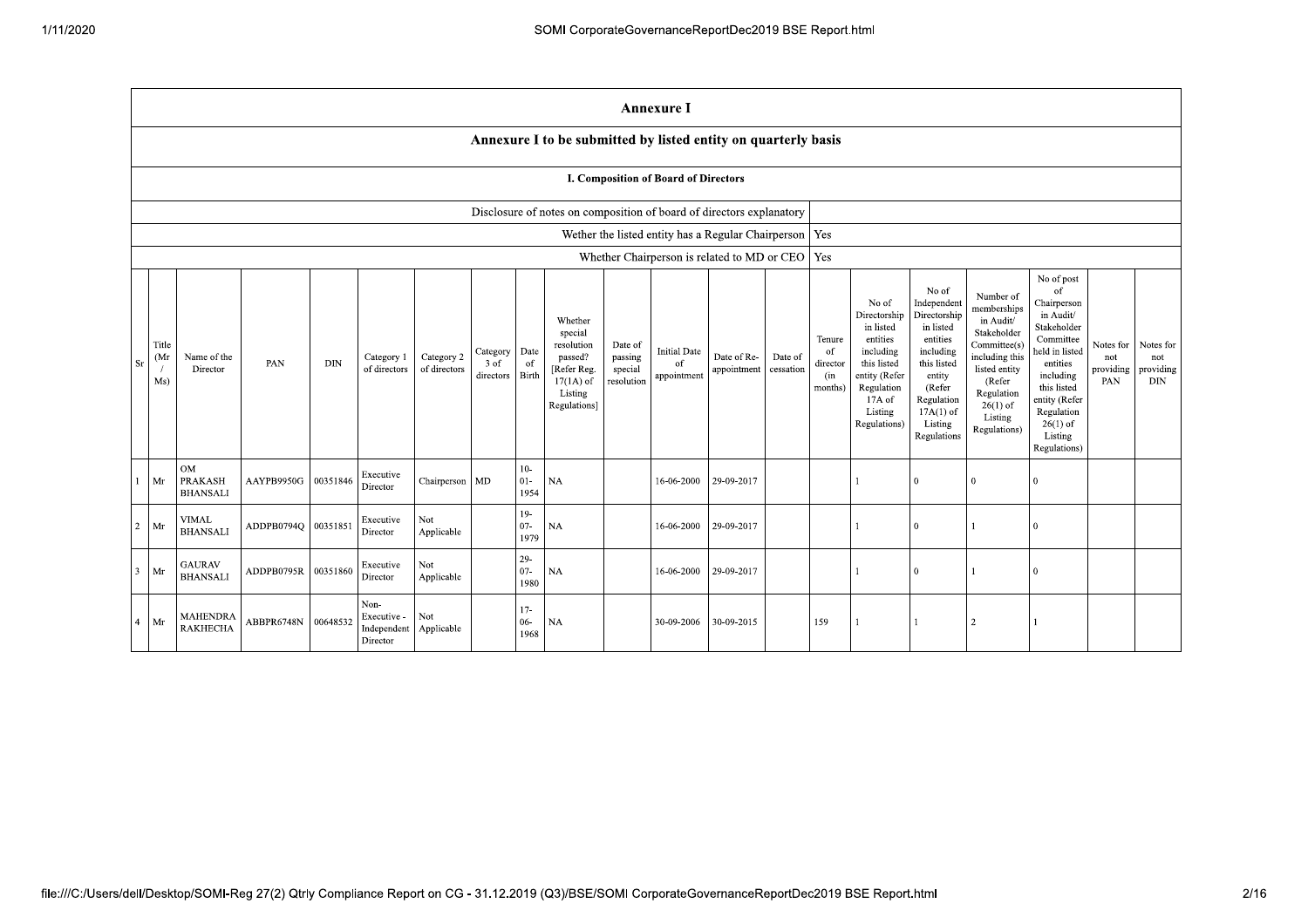|             |                                   |                                                  |                     |            |                                                |                                |                               |                          | <b>I. Composition of Board of Directors</b>                                                          |                                             |                                          |                            |                      |                                            |                                                                                                                                                |                                                                                                                                                                      |                                                                                                                                                                          |                                                                                                                                                                                                            |                                      |
|-------------|-----------------------------------|--------------------------------------------------|---------------------|------------|------------------------------------------------|--------------------------------|-------------------------------|--------------------------|------------------------------------------------------------------------------------------------------|---------------------------------------------|------------------------------------------|----------------------------|----------------------|--------------------------------------------|------------------------------------------------------------------------------------------------------------------------------------------------|----------------------------------------------------------------------------------------------------------------------------------------------------------------------|--------------------------------------------------------------------------------------------------------------------------------------------------------------------------|------------------------------------------------------------------------------------------------------------------------------------------------------------------------------------------------------------|--------------------------------------|
|             |                                   |                                                  |                     |            |                                                |                                |                               |                          | Disclosure of notes on composition of board of directors explanatory                                 |                                             |                                          |                            |                      |                                            |                                                                                                                                                |                                                                                                                                                                      |                                                                                                                                                                          |                                                                                                                                                                                                            |                                      |
|             |                                   |                                                  |                     |            |                                                |                                |                               |                          | Wether the listed entity has a Regular Chairperson                                                   |                                             |                                          |                            |                      |                                            |                                                                                                                                                |                                                                                                                                                                      |                                                                                                                                                                          |                                                                                                                                                                                                            |                                      |
| Sr          | Title<br>(M <sub>I</sub> )<br>Ms) | Name of the<br>Director                          | PAN                 | <b>DIN</b> | Category 1<br>of directors                     | Category 2<br>-of<br>directors | Category<br>3 of<br>directors | Date<br>of<br>Birth      | Whether<br>special<br>resolution<br>passed?<br>[Refer Reg.<br>$17(1A)$ of<br>Listing<br>Regulations] | Date of<br>passing<br>special<br>resolution | <b>Initial Date</b><br>of<br>appointment | Date of Re-<br>appointment | Date of<br>cessation | Tenure<br>of<br>director<br>(in<br>months) | No of<br>Directorship<br>in listed<br>entities<br>including<br>this listed<br>entity (Refer<br>Regulation<br>17A of<br>Listing<br>Regulations) | No of<br>Independent<br>Directorship<br>in listed<br>entities<br>including<br>this listed<br>entity<br>(Refer<br>Regulation<br>$17A(1)$ of<br>Listing<br>Regulations | Number of<br>memberships<br>in Audit/<br>Stakeholder<br>Committee(s)<br>including this<br>listed entity<br>(Refer<br>Regulation<br>$26(1)$ of<br>Listing<br>Regulations) | No of post<br>of<br>Chairperson<br>in Audit/<br>Stakeholder<br>Committee<br>held in listed<br>entities<br>including<br>this listed<br>entity (Refer<br>Regulation<br>$26(1)$ of<br>Listing<br>Regulations) | Notes for<br>not<br>providing<br>PAN |
| $5^{\circ}$ | Mr                                | <b>YOGESH</b><br>MAHESHWARI                      | AAQPM6696N 01202089 |            | Non-<br>Executive -<br>Independent<br>Director | Not<br>Applicable              |                               | $07 -$<br>$05 -$<br>1959 | NA                                                                                                   |                                             | 10-01-2007                               | 30-09-2015                 |                      | 156                                        |                                                                                                                                                |                                                                                                                                                                      | l O                                                                                                                                                                      | $\Omega$                                                                                                                                                                                                   |                                      |
|             | $6$ Mr                            | <b>SHARAD</b><br><b>GYANMAL</b><br><b>NAHATA</b> | ACIPN2323F          | 06814502   | Non-<br>Executive -<br>Independent<br>Director | Not<br>Applicable              |                               | $17-$<br>$02 -$<br>1965  | <b>NA</b>                                                                                            |                                             | 12-02-2014                               | $01-10-2019$               |                      | 71                                         |                                                                                                                                                |                                                                                                                                                                      |                                                                                                                                                                          |                                                                                                                                                                                                            |                                      |
| .7          | Mrs                               | <b>SURBHI</b><br><b>RATHI</b>                    | ARIPR4034N          | 07115169   | Non-<br>Executive -<br>Independent<br>Director | Not<br>Applicable              |                               | $02 -$<br>$10-$<br>1988  | NA                                                                                                   |                                             | 28-03-2015                               | 30-09-2015                 |                      | 57                                         |                                                                                                                                                |                                                                                                                                                                      |                                                                                                                                                                          |                                                                                                                                                                                                            |                                      |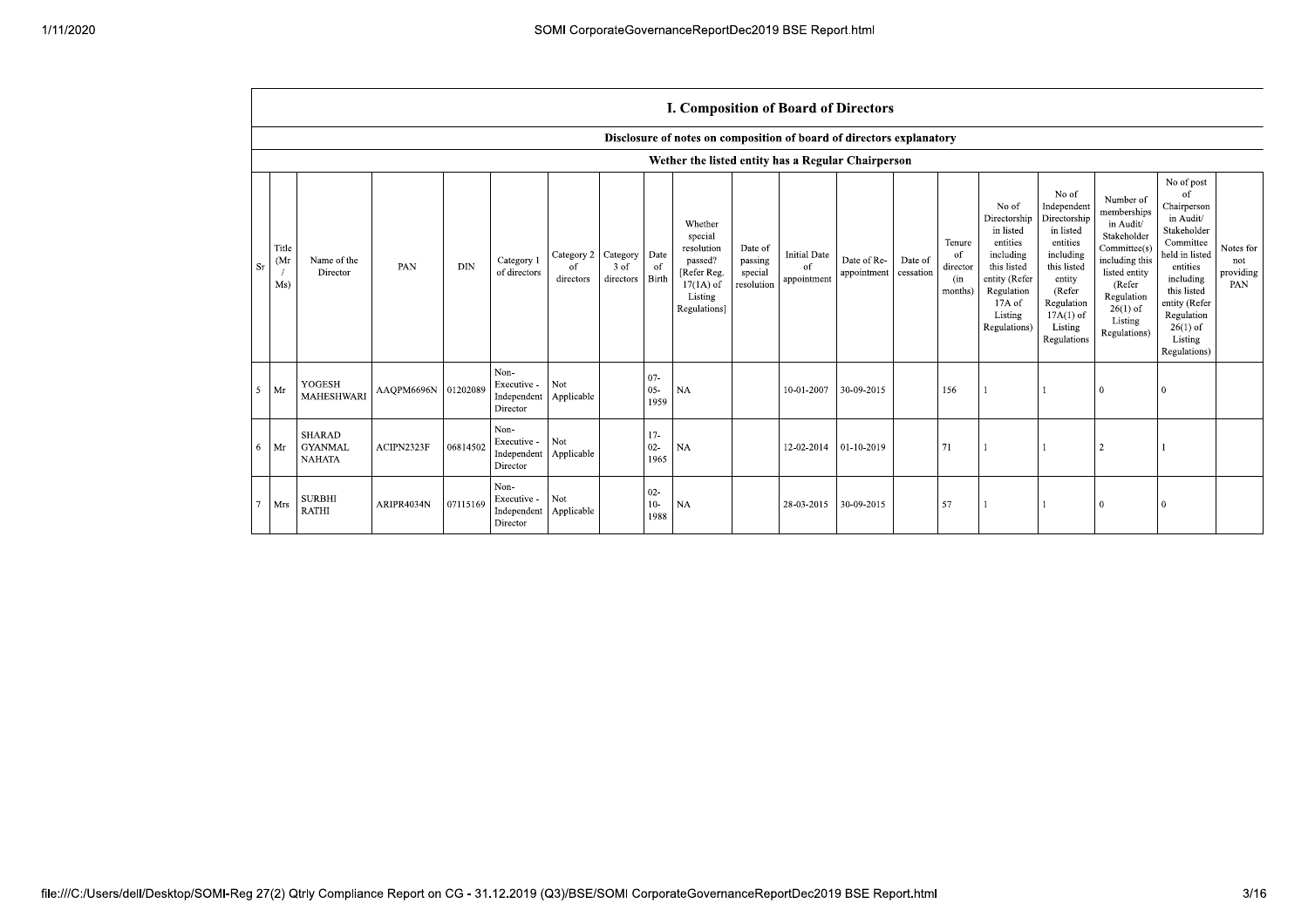| 1/11/2020 |                |                                                             |                                        | SOMI CorporateGovernanceReportDec2019 BSE Report.html |                            |                        |                      |         |
|-----------|----------------|-------------------------------------------------------------|----------------------------------------|-------------------------------------------------------|----------------------------|------------------------|----------------------|---------|
|           |                |                                                             |                                        |                                                       |                            |                        |                      |         |
|           |                | <b>Audit Committee Details</b>                              |                                        |                                                       |                            |                        |                      |         |
|           |                | Whether the Audit Committee has a Regular Chairperson   Yes |                                        |                                                       |                            |                        |                      |         |
|           | <b>Sr</b>      | <b>DIN</b><br>Number                                        | Name of Committee<br>members           | Category 1 of directors                               | Category 2 of<br>directors | Date of<br>Appointment | Date of<br>Cessation | Remarks |
|           |                | 00648532                                                    | <b>MAHENDRA</b><br><b>RAKHECHA</b>     | Non-Executive - Independent<br>Director               | Chairperson                | 12-02-2014             |                      |         |
|           | $\overline{2}$ |                                                             | 00351860 GAURAV BHANSALI               | <b>Executive Director</b>                             | Member                     | 12-02-2014             |                      |         |
|           | 3              | 06814502                                                    | <b>SHARAD GYANMAL</b><br><b>NAHATA</b> | Non-Executive - Independent<br>Director               | $\operatorname{Member}$    | 12-02-2014             |                      |         |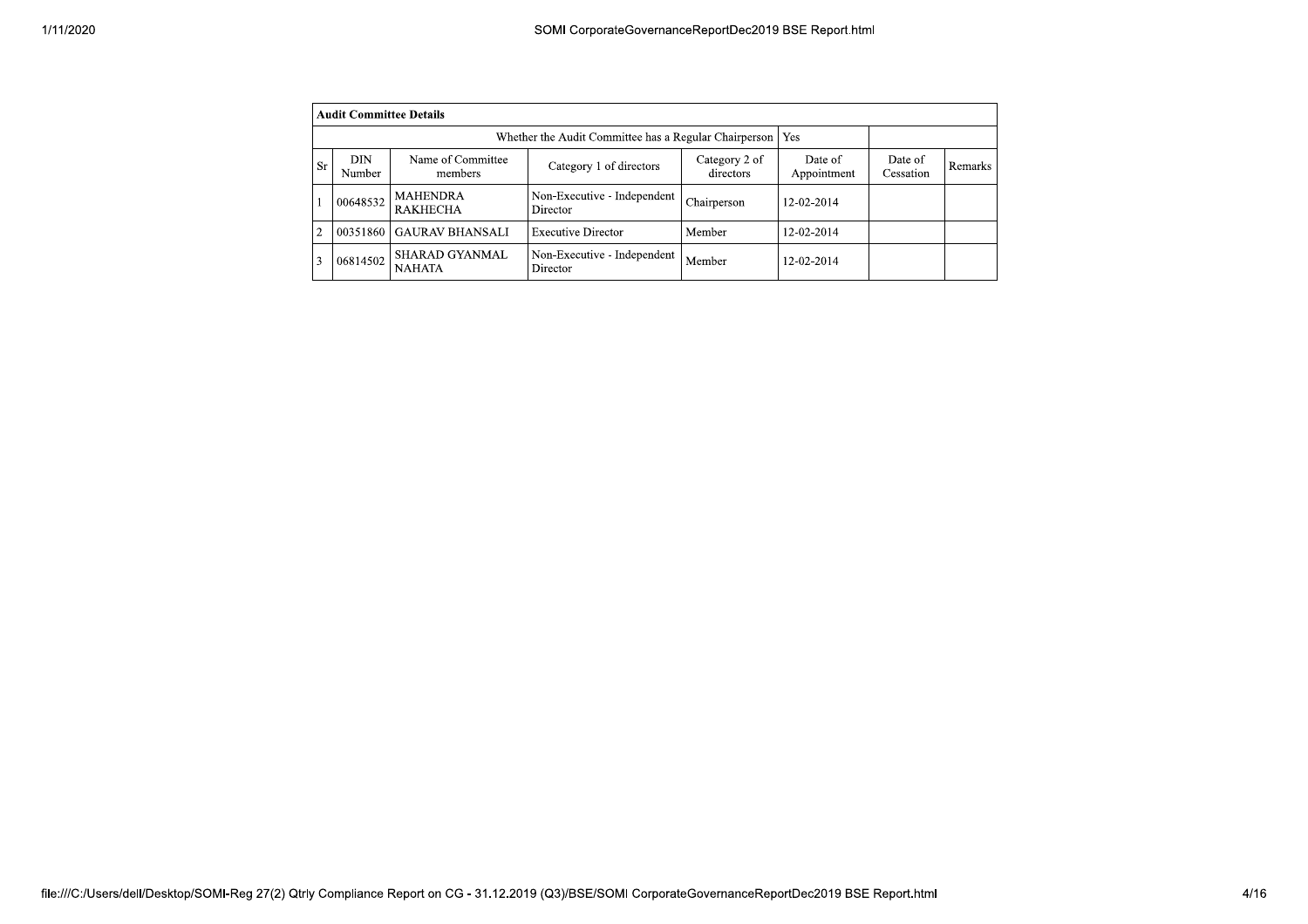|    |                                                                                   | Nomination and remuneration committee  |                                         |                            |                        |                      |                |
|----|-----------------------------------------------------------------------------------|----------------------------------------|-----------------------------------------|----------------------------|------------------------|----------------------|----------------|
|    | Whether the Nomination and remuneration committee has a Regular Chairperson   Yes |                                        |                                         |                            |                        |                      |                |
| Sr | DIN<br>Number                                                                     | Name of Committee<br>members           | Category 1 of directors                 | Category 2 of<br>directors | Date of<br>Appointment | Date of<br>Cessation | <b>Remarks</b> |
|    | 01202089                                                                          | YOGESH<br><b>MAHESHWARI</b>            | Non-Executive - Independent<br>Director | Chairperson                | 14-08-2014             |                      |                |
|    | 00648532                                                                          | <b>MAHENDRA</b><br><b>RAKHECHA</b>     | Non-Executive - Independent<br>Director | Member                     | 14-08-2014             |                      |                |
| 3  | 06814502                                                                          | <b>SHARAD GYANMAL</b><br><b>NAHATA</b> | Non-Executive - Independent<br>Director | Member                     | 14-08-2014             |                      |                |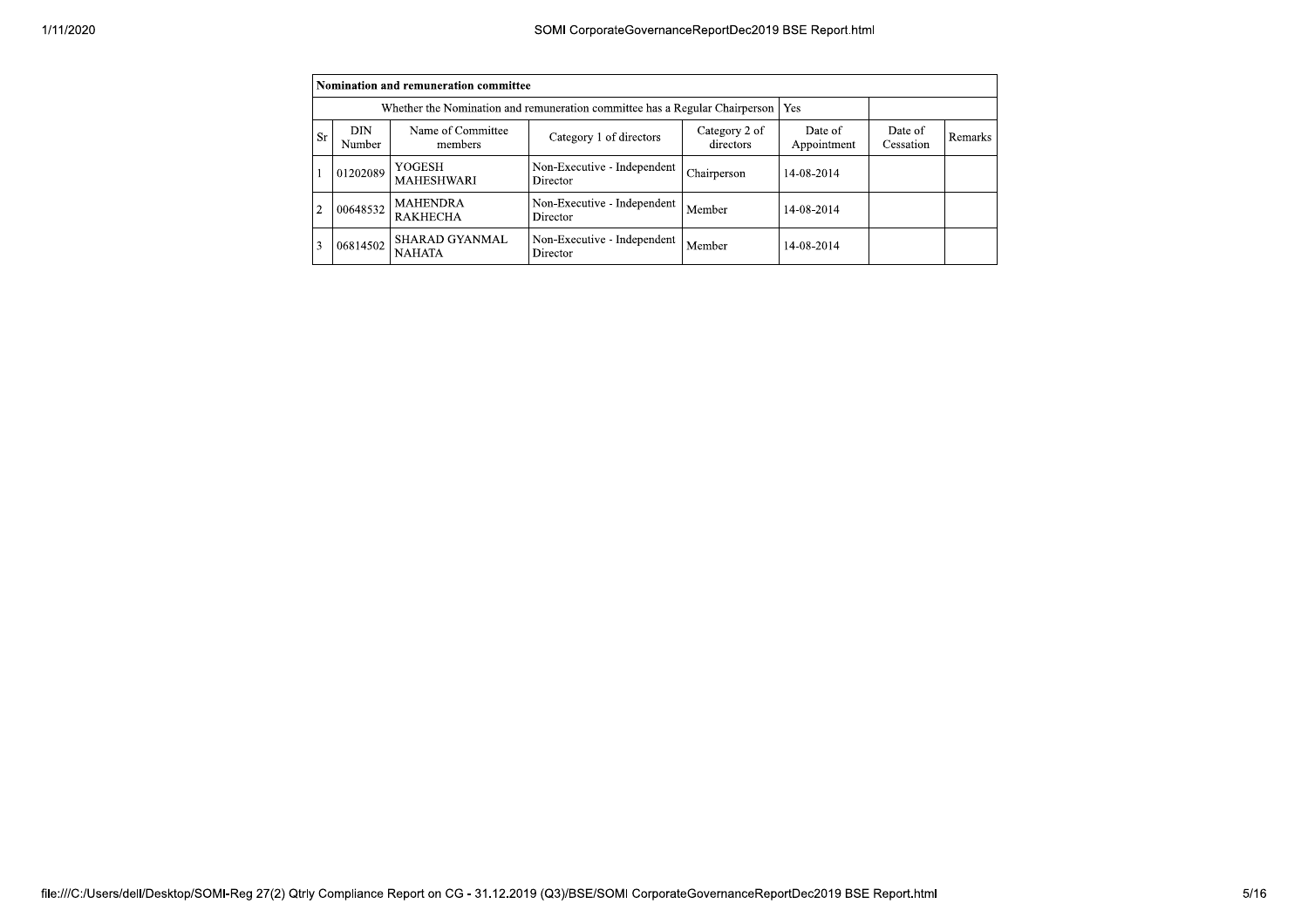|                | <b>Stakeholders Relationship Committee</b> |                                                                                 |                                         |                            |                        |                      |         |  |  |  |
|----------------|--------------------------------------------|---------------------------------------------------------------------------------|-----------------------------------------|----------------------------|------------------------|----------------------|---------|--|--|--|
|                |                                            | Whether the Stakeholders Relationship Committee has a Regular Chairperson   Yes |                                         |                            |                        |                      |         |  |  |  |
| <b>Sr</b>      | DIN.<br>Number                             | Name of Committee<br>members                                                    | Category 1 of directors                 | Category 2 of<br>directors | Date of<br>Appointment | Date of<br>Cessation | Remarks |  |  |  |
|                | 06814502                                   | <b>SHARAD GYANMAL</b><br><b>NAHATA</b>                                          | Non-Executive - Independent<br>Director | Chairperson                | 14-08-2014             |                      |         |  |  |  |
| $\overline{2}$ | 00648532                                   | <b>MAHENDRA</b><br><b>RAKHECHA</b>                                              | Non-Executive - Independent<br>Director | Member                     | 14-08-2014             |                      |         |  |  |  |
| 3              | 00351851                                   | VIMAL BHANSALI                                                                  | <b>Executive Director</b>               | Member                     | 14-08-2014             |                      |         |  |  |  |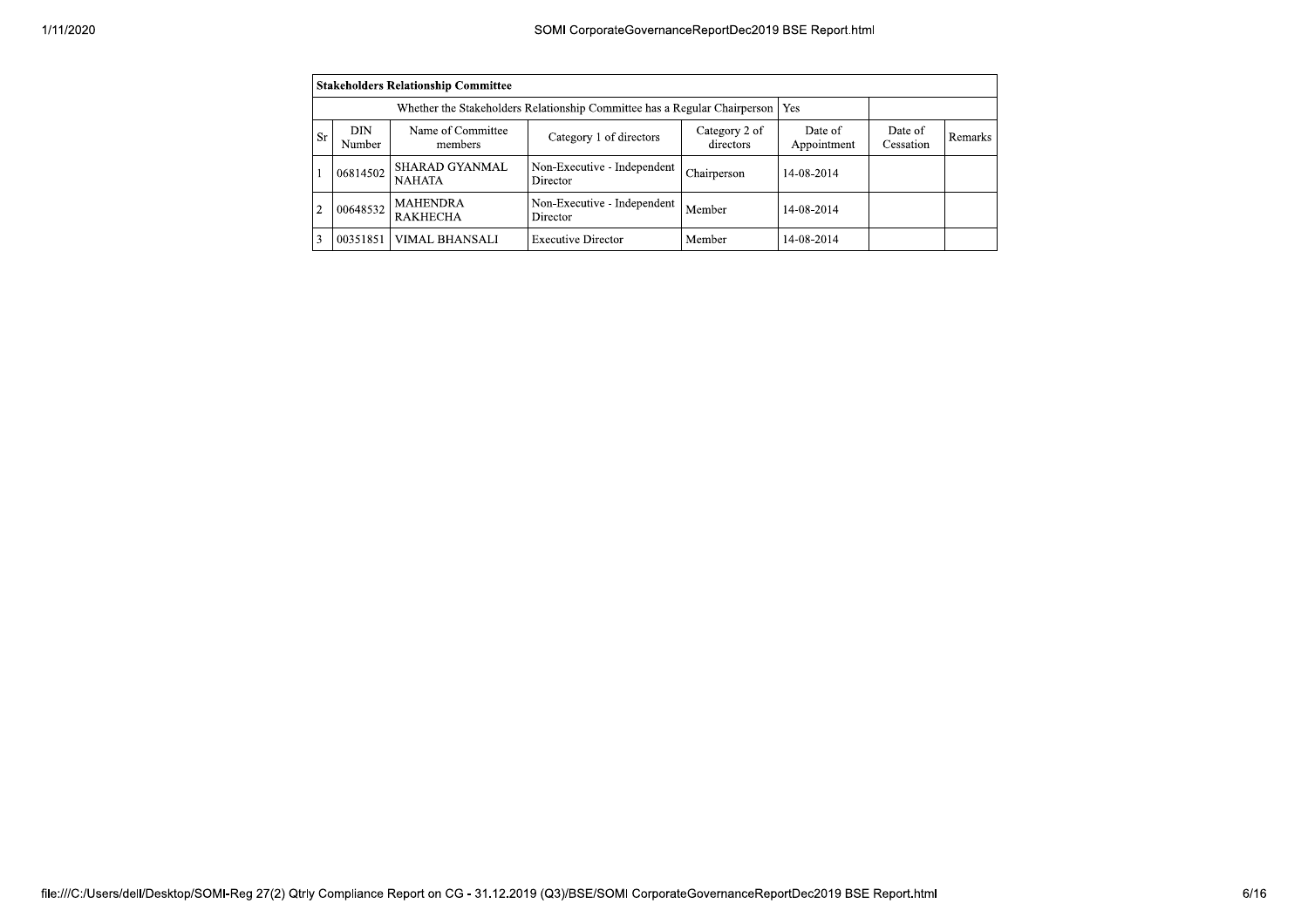|     | <b>Risk Management Committee</b> |                                                                 |                            |                            |                        |                      |                |  |  |
|-----|----------------------------------|-----------------------------------------------------------------|----------------------------|----------------------------|------------------------|----------------------|----------------|--|--|
|     |                                  | Whether the Risk Management Committee has a Regular Chairperson |                            |                            |                        |                      |                |  |  |
| -Sr | DIN<br>Number                    | Name of Committee<br>members                                    | Category 1 of<br>directors | Category 2 of<br>directors | Date of<br>Appointment | Date of<br>Cessation | <b>Remarks</b> |  |  |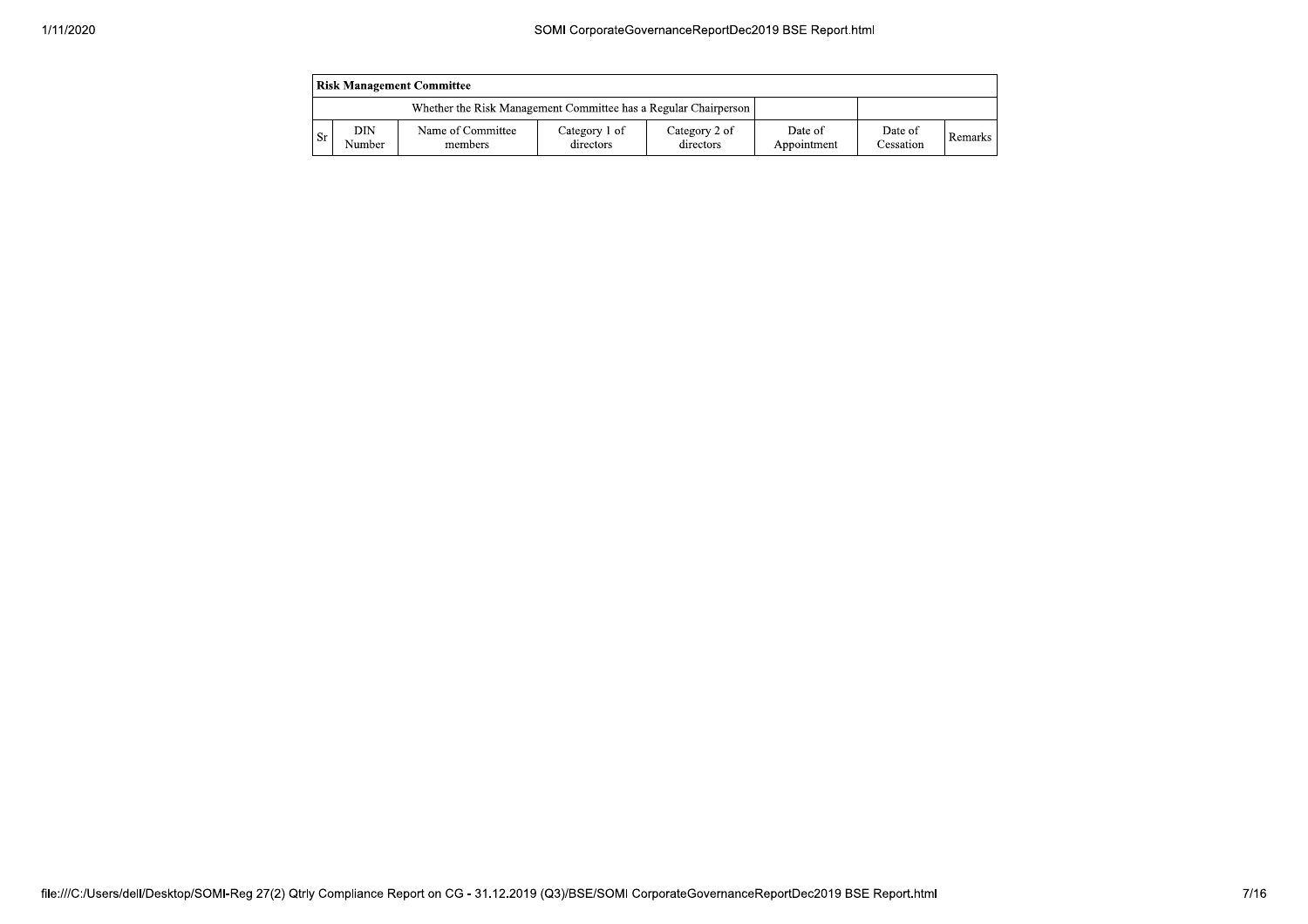|    |                                                                                 | <b>Corporate Social Responsibility Committee</b> |                                         |                            |                        |                      |         |
|----|---------------------------------------------------------------------------------|--------------------------------------------------|-----------------------------------------|----------------------------|------------------------|----------------------|---------|
|    | Whether the Corporate Social Responsibility Committee has a Regular Chairperson |                                                  |                                         |                            |                        |                      |         |
| Sr | DIN<br>Number                                                                   | Name of Committee<br>members                     | Category 1 of directors                 | Category 2 of<br>directors | Date of<br>Appointment | Date of<br>Cessation | Remarks |
|    | 00351846                                                                        | <b>OM PRAKASH</b><br><b>BHANSALI</b>             | <b>Executive Director</b>               | Chairperson                | 31-03-2015             |                      |         |
| 2  | 00351851                                                                        | VIMAL BHANSALI                                   | <b>Executive Director</b>               | Member                     | 31-03-2015             |                      |         |
| 3  | 00648532                                                                        | <b>MAHENDRA</b><br><b>RAKHECHA</b>               | Non-Executive - Independent<br>Director | Member                     | 31-03-2015             |                      |         |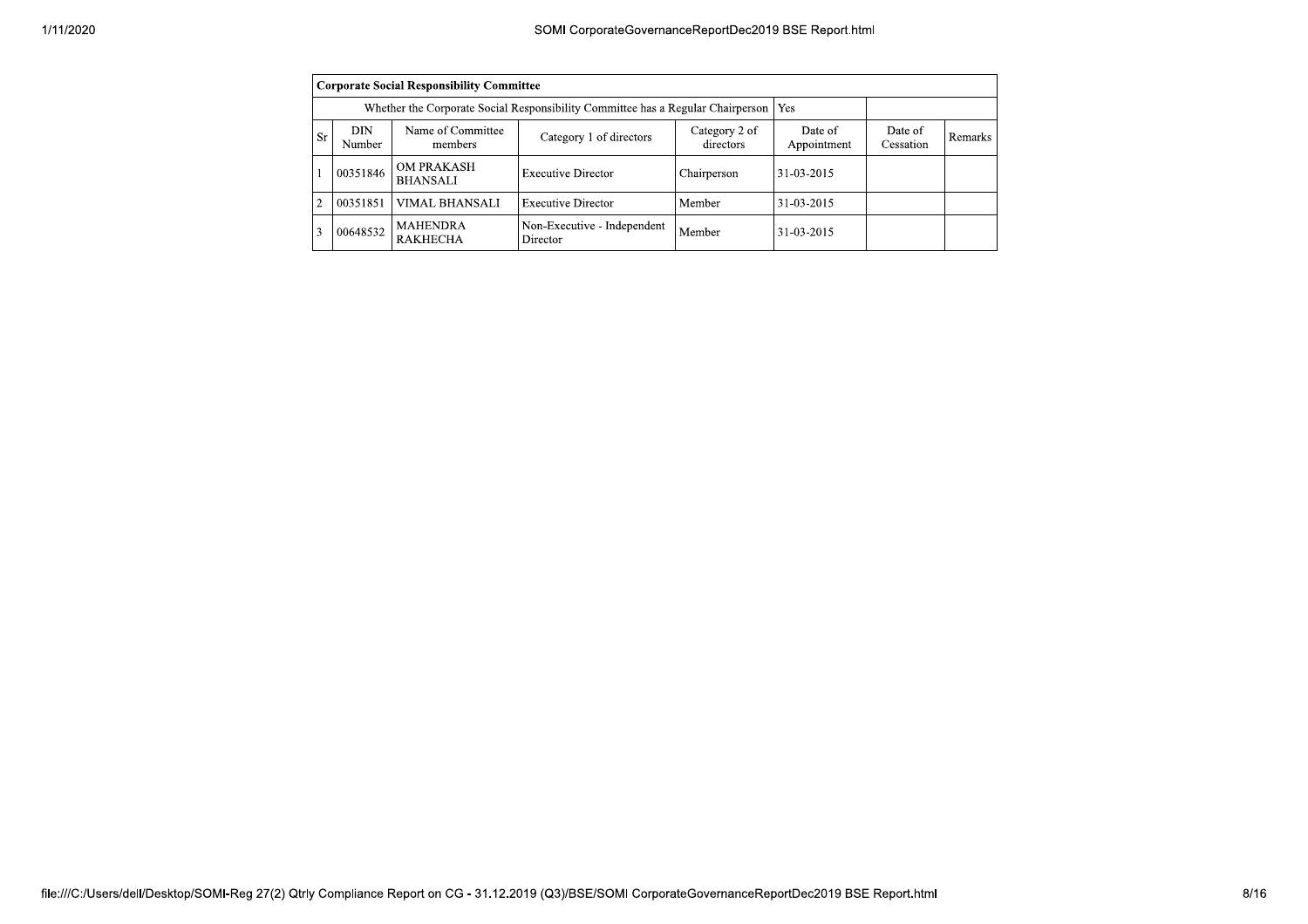| l Other Committee |                                                                                                                                     |  |  |
|-------------------|-------------------------------------------------------------------------------------------------------------------------------------|--|--|
|                   | Sr   DIN Number   Name of Committee members   Name of other committee   Category 1 of directors   Category 2 of directors   Remarks |  |  |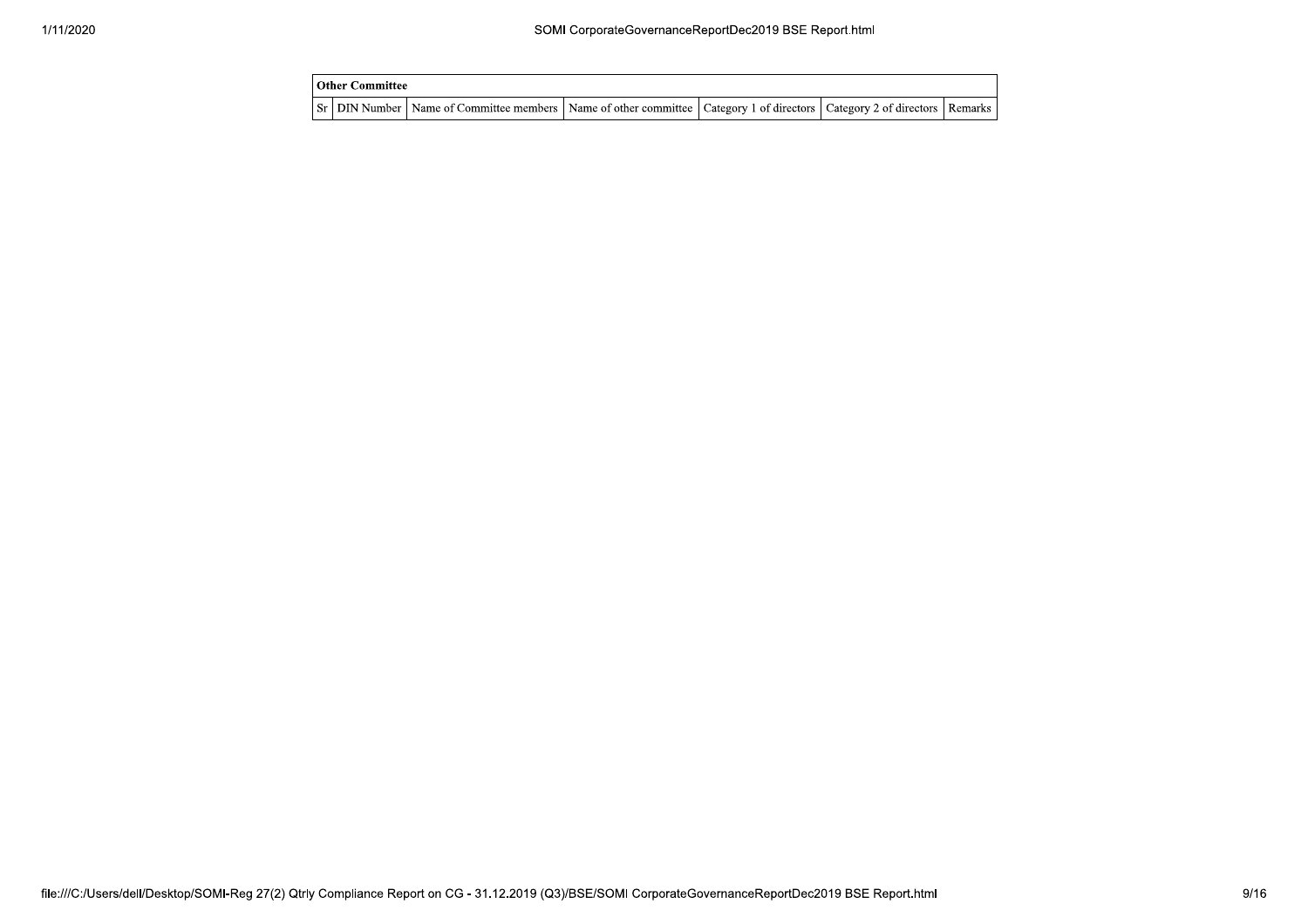|                | <b>Annexure 1</b>                                           |                                                             |                                                                   |                                       |                                                     |                                    |                                                           |  |  |
|----------------|-------------------------------------------------------------|-------------------------------------------------------------|-------------------------------------------------------------------|---------------------------------------|-----------------------------------------------------|------------------------------------|-----------------------------------------------------------|--|--|
|                | Annexure 1                                                  |                                                             |                                                                   |                                       |                                                     |                                    |                                                           |  |  |
|                | <b>III. Meeting of Board of Directors</b>                   |                                                             |                                                                   |                                       |                                                     |                                    |                                                           |  |  |
|                | Disclosure of notes on meeting of board of                  | directors explanatory                                       |                                                                   |                                       |                                                     |                                    |                                                           |  |  |
| <b>Sr</b>      | $Date(s)$ of meeting<br>(if any) in the<br>previous quarter | Date(s) of<br>meeting (if any)<br>in the current<br>quarter | Maximum gap between<br>any two consecutive (in<br>number of days) | Notes for<br>not<br>providing<br>Date | Whether<br>requirement of<br>Quorum met<br>(Yes/No) | Number of<br>Directors<br>present* | No. of Independent<br>Directors attending<br>the meeting* |  |  |
|                | 14-08-2019                                                  |                                                             |                                                                   |                                       | Yes                                                 | 6                                  | 4                                                         |  |  |
| $\overline{c}$ | 02-09-2019                                                  |                                                             | 18                                                                |                                       | Yes                                                 | o                                  | 4                                                         |  |  |
| 3              | 30-09-2019                                                  |                                                             | 27                                                                |                                       | Yes                                                 | 3                                  | $\Omega$                                                  |  |  |
| 4              |                                                             | 14-11-2019                                                  | 44                                                                |                                       | Yes                                                 | 5                                  | 3                                                         |  |  |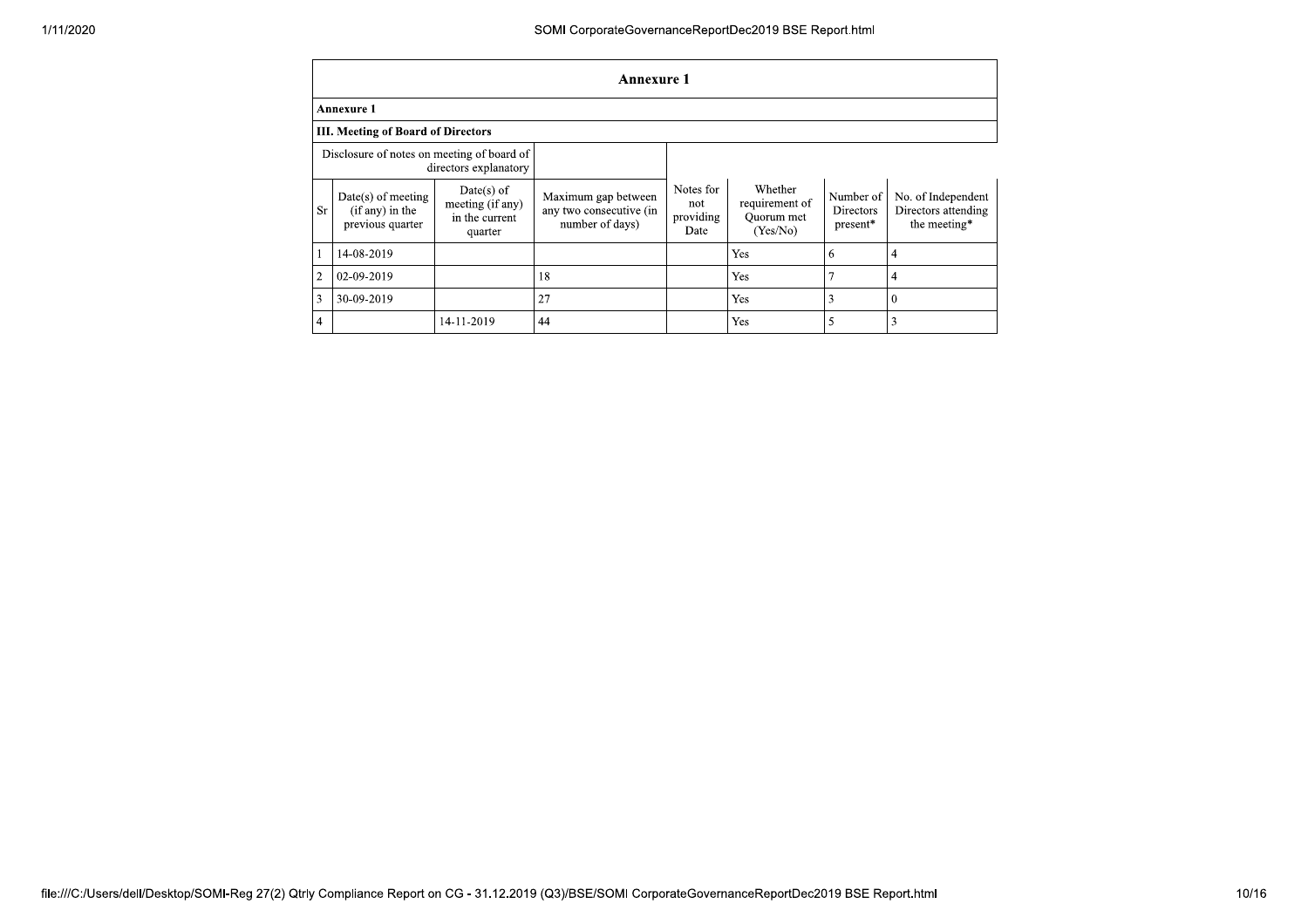|                | <b>Annexure 1</b>                                        |                                                                                                         |                                                                      |                               |                                       |                                                     |                                       |                                                                        |  |  |
|----------------|----------------------------------------------------------|---------------------------------------------------------------------------------------------------------|----------------------------------------------------------------------|-------------------------------|---------------------------------------|-----------------------------------------------------|---------------------------------------|------------------------------------------------------------------------|--|--|
|                | <b>IV. Meeting of Committees</b>                         |                                                                                                         |                                                                      |                               |                                       |                                                     |                                       |                                                                        |  |  |
|                | Disclosure of notes on meeting of committees explanatory |                                                                                                         |                                                                      |                               |                                       |                                                     |                                       |                                                                        |  |  |
| <b>Sr</b>      | Name of<br>Committee                                     | $Date(s)$ of meeting (Enter dates<br>of Previous quarter and Current<br>quarter in chronological order) | Maximum gap<br>between any two<br>consecutive (in<br>number of days) | Name of<br>other<br>committee | Reson for<br>not<br>providing<br>date | Whether<br>requirement<br>of Ouorum<br>met (Yes/No) | Number<br>of<br>Directors<br>present* | No. of<br>Independent<br><b>Directors</b><br>attending the<br>meeting* |  |  |
|                | Audit<br>Committee                                       | 14-08-2019                                                                                              |                                                                      |                               |                                       | Yes                                                 | 3                                     | 2                                                                      |  |  |
| $\overline{2}$ | Audit<br>Committee                                       | 14-11-2019                                                                                              | 91                                                                   |                               |                                       | Yes                                                 | 3                                     | 2                                                                      |  |  |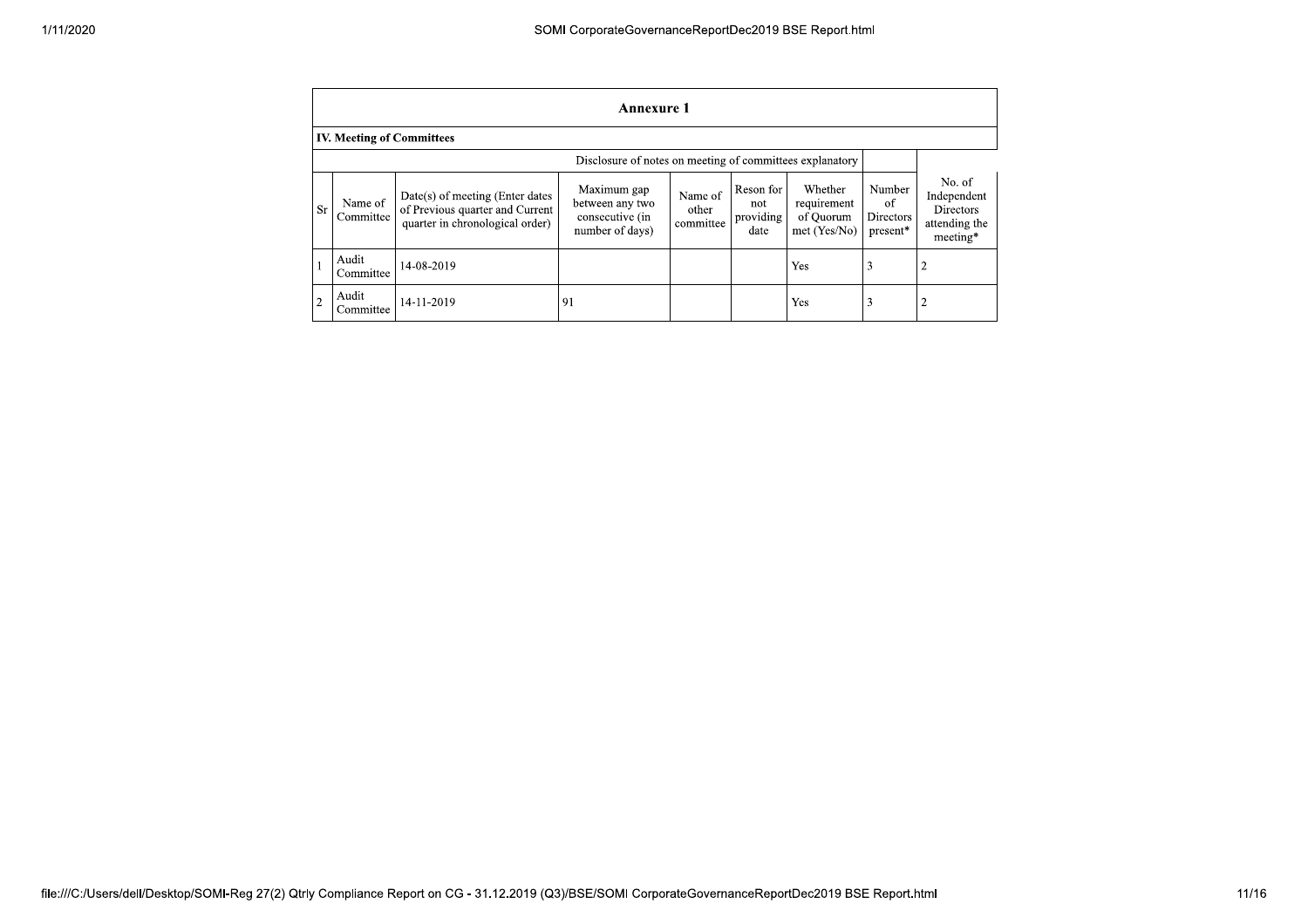|     | Annexure 1                                                                                                |                                  |                                                                    |  |  |  |  |  |  |
|-----|-----------------------------------------------------------------------------------------------------------|----------------------------------|--------------------------------------------------------------------|--|--|--|--|--|--|
|     | V. Related Party Transactions                                                                             |                                  |                                                                    |  |  |  |  |  |  |
| Sr. | Subject                                                                                                   | Compliance status<br>(Yes/No/NA) | If status is "No" details of non-<br>compliance may be given here. |  |  |  |  |  |  |
|     | Whether prior approval of audit committee obtained                                                        | NA                               |                                                                    |  |  |  |  |  |  |
| 2   | Whether shareholder approval obtained for material RPT                                                    | NА                               |                                                                    |  |  |  |  |  |  |
| 3   | Whether details of RPT entered into pursuant to omnibus approval<br>have been reviewed by Audit Committee | NA                               |                                                                    |  |  |  |  |  |  |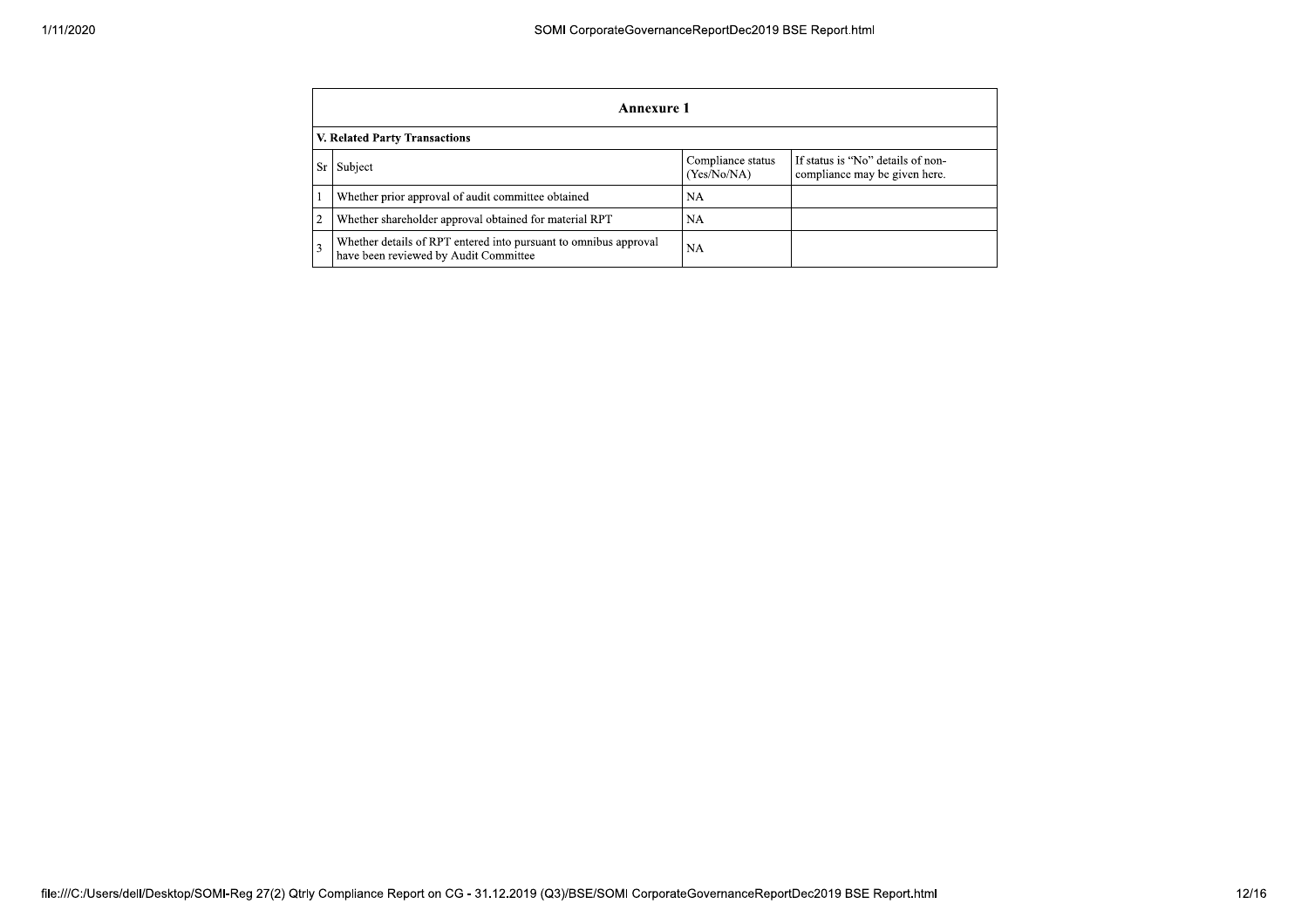| <b>Annexure 1</b>       |                                                                                                                                                                                                                 |                               |  |  |
|-------------------------|-----------------------------------------------------------------------------------------------------------------------------------------------------------------------------------------------------------------|-------------------------------|--|--|
| <b>VI.</b> Affirmations |                                                                                                                                                                                                                 |                               |  |  |
|                         | Sr Subject                                                                                                                                                                                                      | Compliance<br>status (Yes/No) |  |  |
|                         | The composition of Board of Directors is in terms of SEBI (Listing obligations and disclosure requirements)<br>Regulations, 2015                                                                                | Yes                           |  |  |
| $\overline{c}$          | The composition of the following committees is in terms of SEBI(Listing obligations and disclosure requirements)<br>Regulations, 2015 a. Audit Committee                                                        | Yes                           |  |  |
| 3                       | The composition of the following committees is in terms of SEBI(Listing obligations and disclosure requirements)<br>Regulations, 2015. b. Nomination & remuneration committee                                   | Yes                           |  |  |
| $\overline{4}$          | The composition of the following committees is in terms of SEBI(Listing obligations and disclosure requirements)<br>Regulations, 2015. c. Stakeholders relationship committee                                   | Yes                           |  |  |
| 5                       | The composition of the following committees is in terms of SEBI(Listing obligations and disclosure requirements)<br>Regulations, 2015. d. Risk management committee (applicable to the top 500 listed entities) | NA                            |  |  |
| 6                       | The committee members have been made aware of their powers, role and responsibilities as specified in SEBI<br>(Listing obligations and disclosure requirements) Regulations, 2015.                              | Yes                           |  |  |
| $\overline{7}$          | The meetings of the board of directors and the above committees have been conducted in the manner as specified in<br>SEBI (Listing obligations and disclosure requirements) Regulations, 2015.                  | Yes                           |  |  |
| 8                       | This report and/or the report submitted in the previous quarter has been placed before Board of Directors.                                                                                                      | Yes                           |  |  |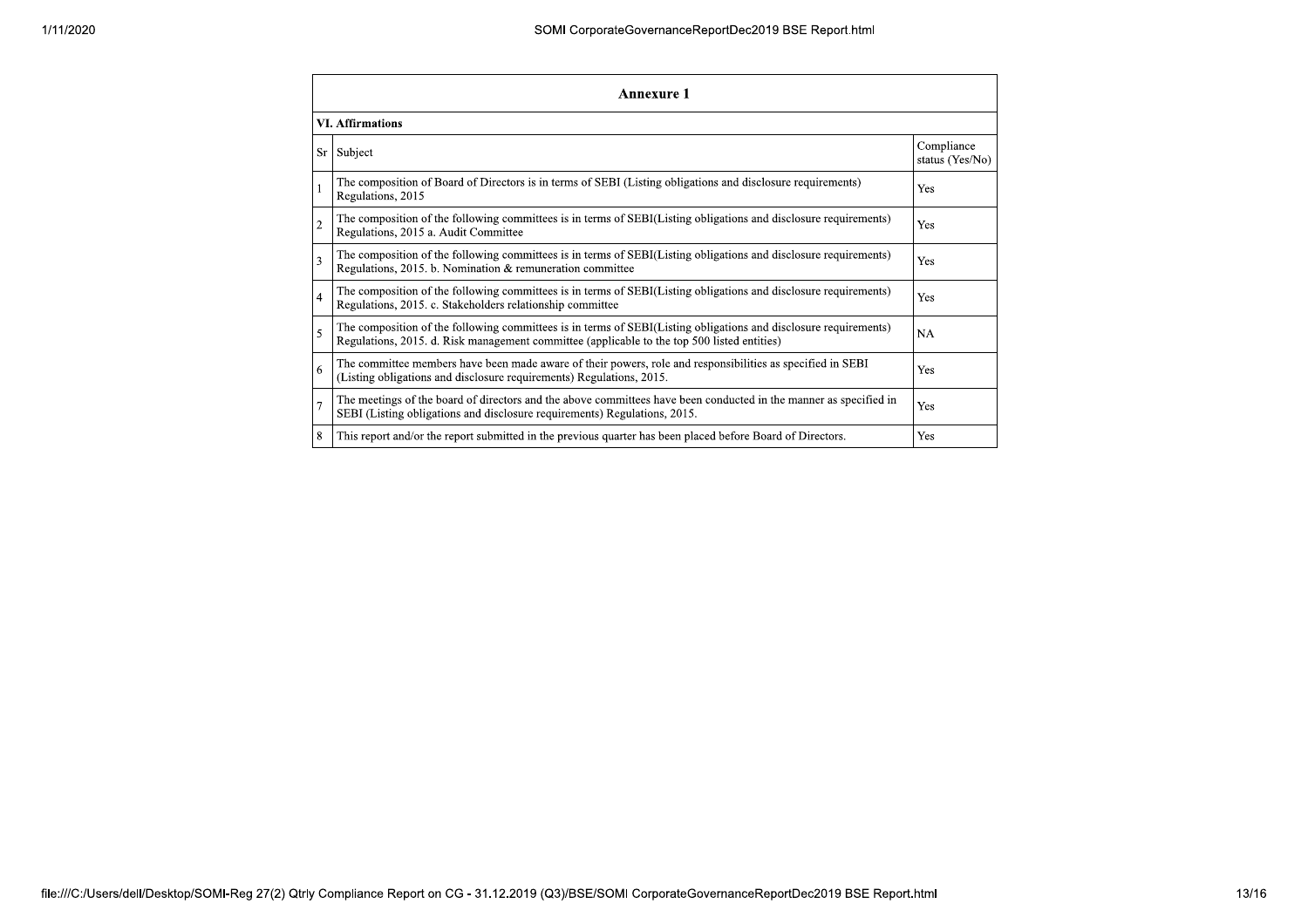|    | Annexure 1        |                     |  |
|----|-------------------|---------------------|--|
| Sr | Subject           | Compliance status   |  |
|    | Name of signatory | OM PRAKASH BHANSALI |  |
|    | Designation       | Managing Director   |  |